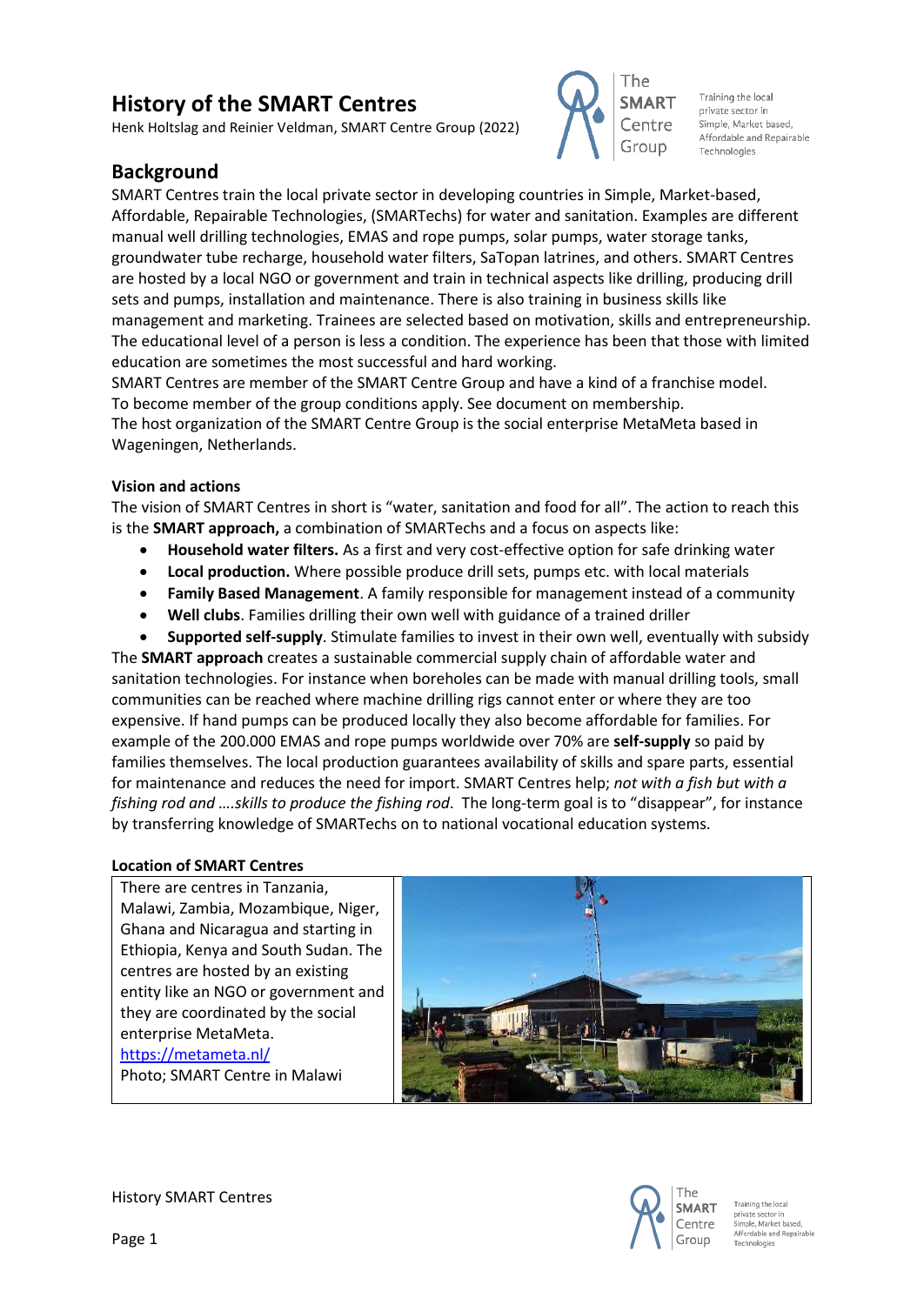## **Actions and long term goal of SMART Centres**

Actions to assist in reaching the vision includes the building of local capacity with innovative technologies and approaches. The result is sustainable commercial supply chains of affordable water and sanitation technologies including options that are affordable for lower income families. SMART Centres help; *not with a fish but with a fishing rod and ….skills to produce the fishing rod*. The longterm goal is to "disappear", for instance by transferring knowledge of SMARTechs on to national vocational education systems.

## **Business model of SMART Centres**

Rather than a business themselves, SMART Centres create businesses for others. Trained entrepreneurs improve their existing business or start a new business. They sell products and services after the training stops so there is a "profit-based sustainability". An example: Laban Kaduma was a plumber when he was trained by the SHIPO SMART Centre in Tanzania 12 years ago. Now his compan[y UVINJO](https://uvinjo.com/) in Njombe employs 2 to 5 drilling teams (6 to 20 people), has drilled over 2.000 wells and installed even more rope pumps, mostly sold to families. Laban is an exception as not all trainees become successful, but similar developments take place in Malawi, Zambia and other countries.

## **Income of SMART Centres**

Some SMART Centres offer consultancies in designing water systems or trainings in specific technologies such as selecting and installing solar pumps or performing geophysical surveys for drill site selection. Participants (mostly technicians of local NGOs) pay a fee which in general covers the cost of the training but does not generate enough income to run a Centre. Another (short term) income is selling new products like water filters, SaTo pan latrines or solar pumps that are not yet locally available. However once there is a demand and proven market, the sales of products is handed over to the private sector.

The largest income generating action is installation of rural water supply systems. The work is subcontracted to trainees /entrepreneurs that were trained. In this way the centre can work on quality control and long-term coaching. It would be possible that Centres generate income by producing and selling SMARTechs like rope pumps themselves. However that would compete with the entrepreneurs they are of have trained so i**n the long term this is counterproductive.** 

#### **Cost of SMART Centres**

The cost to start and run a SMART centre depends a lot on the situation.

For instance if there is not yet an infrastructure the building and contents of a basic training workshop with tools, jigs for production, installation of a demonstration field etc. will cost 50.000 to 150.000 USD. To run a SMART centre requires at least a manager/ trainer and eventually additional staff for administration. Also funds are needed for running a (small) office, transport, training sessions, installation of SMARTechs in show case areas, promotion etc. Cost of these range from 70.000 to 250.000 USD / year.

#### **The impact of the SMART Centres**

Results of the existing SMART Centres until now are:

- 12.000+ rope pumps installed. Over 60% self-supply (100% investment by the user)
- 4.000+ wells drilled mostly for subsidised communal water supply systems
- 80 small companies established, employing 200 technicians
- 1 million+ people with water access
- Actions go on after training stop, companies are working independently.



Training the local private sector in<br>Simple, Market based, Affordable and Repairable Technologies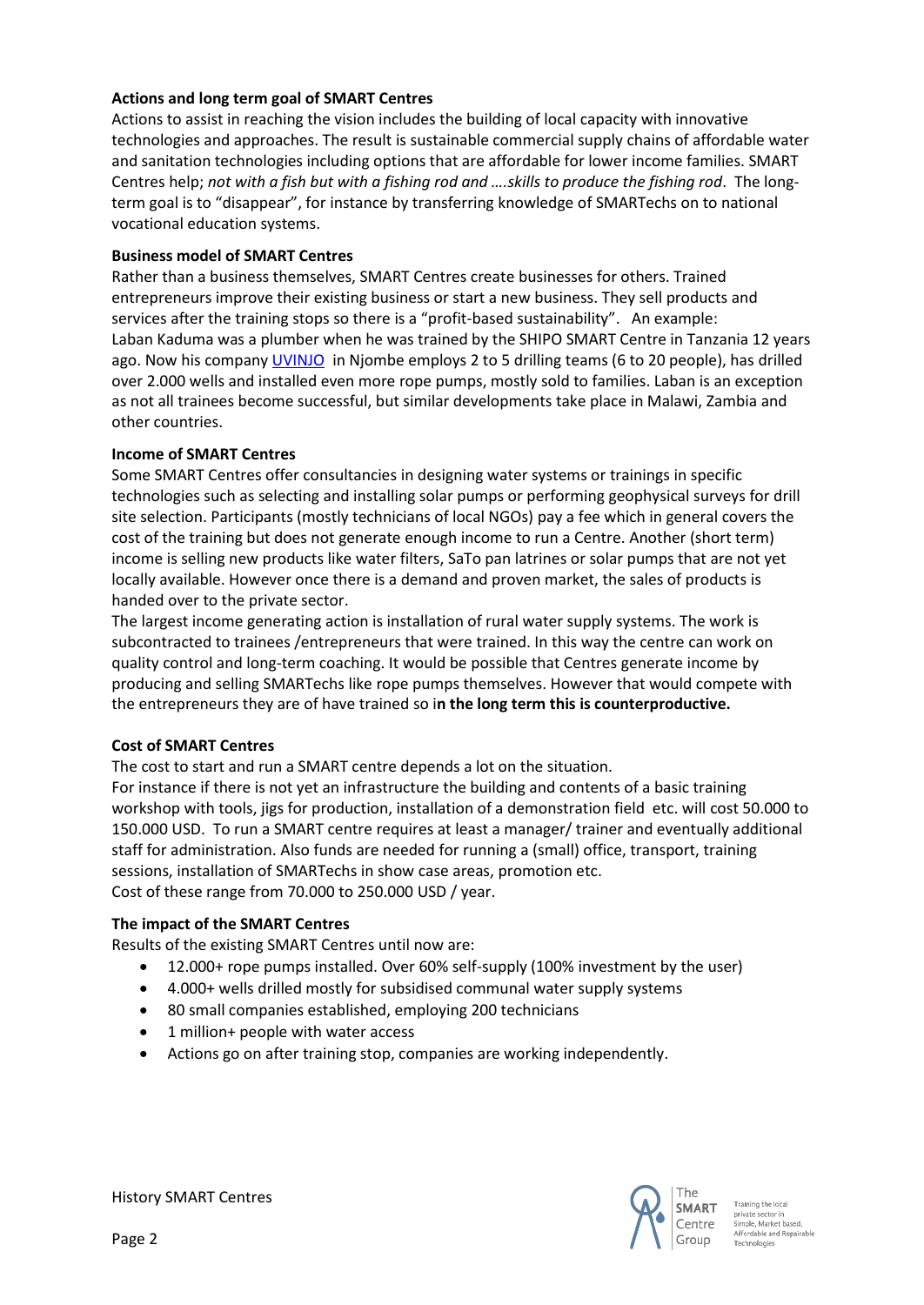## **Description of SMART Centres.**

## **Tanzania**

The first SMART Centre started in 2006 in Njombe in Tanzania at the organization SHIPO (Southern Highlands Participatory Organization). An indication of results since its start;

| $\bullet$ | Number of people trained                                  | 160              |
|-----------|-----------------------------------------------------------|------------------|
|           | Number of companies/ people who produce sell SMARTechs:   | 40-50            |
|           | Number of wells drilled with SMARTechs:                   | 4000             |
|           | Number of rope pumps installed (Incl. on hand dug wells): | 12000 - 18000    |
|           | Number of people reached with SMARTechs:                  | 0.7 to 1 million |
|           |                                                           |                  |

SHIPO was founded in 1997 by Walter and Ester Mgina with the objective to solve endemic problems that lead to poverty. SHIPO expanded with support from the Dutch organisation Connect International (CI). In 2000 at the 2<sup>nd</sup> World Water Forum in The Hague, the director of CI (Tom de Veer) learned about rope pumps and manual drilling (rota sludge) in Nicaragua via Gert Jan Bom and Henk Holtslag who in 2001 started the Practica foundation and who started with trainings in Rota sludge well drilling and rope pumps in 2002. In the period 2003 - 2008 SHIPO realised a large WASH program coordinated by CI. Funds came from DGIS via the TMF program

This so called TAZAMO project took place in Tanzania, Zambia and Mozambique. Part of the project was the installation of (subsidised) communal wells in rural communities and schools. Over 1200 wells were drilled manually and combined with rope pumps, mostly in the Njombe region. In 2006, SHIPO constructed a new office with a trainings workshop and a large demonstration field for water and sanitation technologies. This was the first SMART centre.

Later on NGOs like Simavi, Winrock and others contracted SHIPO to install wells in several regions.

An interesting effect of the TAZAMO project was that the **subsidised communal pumps created a market for self-supply**. Families, mostly in peri-urban areas in Njombe, Morogoro and other cities who saw the communal rope pumps, bought pumps for their own hand dug wells directly from pump producers. Another effect is "copycats". Local metal workers, without training by SHIPO, copy the rope pump and sell them to families. Sometimes the quality is good but also there are bad quality pumps. Still there seem to be so many good quality rope pumps that the image of the rope pump is still OK. It is estimated that by 2021 over 7000 families in peri urban and rural areas in Tanzania bought a rope pump without any subsidy.



Training in manual well drilling Training in production of rope pumps

The SHIPO SMART centre now has a range of technologies in the demonstration field like Underlining, well pipe, Tube recharge, wire brick tanks, a wind rope pump, a pedal rope pump, rope pump model 2, 3 and 4, solar rope pump, solar pumps, drip irrigation, latrines, and several models of water filters. So called "Wow visits" are organised to show these to NGOs and local government. In total the SHIPO SMART Centre trained some 160 people and some 50 people/ small companies now drill wells and/ or produce rope pumps. See also list of trainees, wells pumps.

History SMART Centres



.<br>rivate sector in<br>imple, Market based, Affordable and Repairable Technologies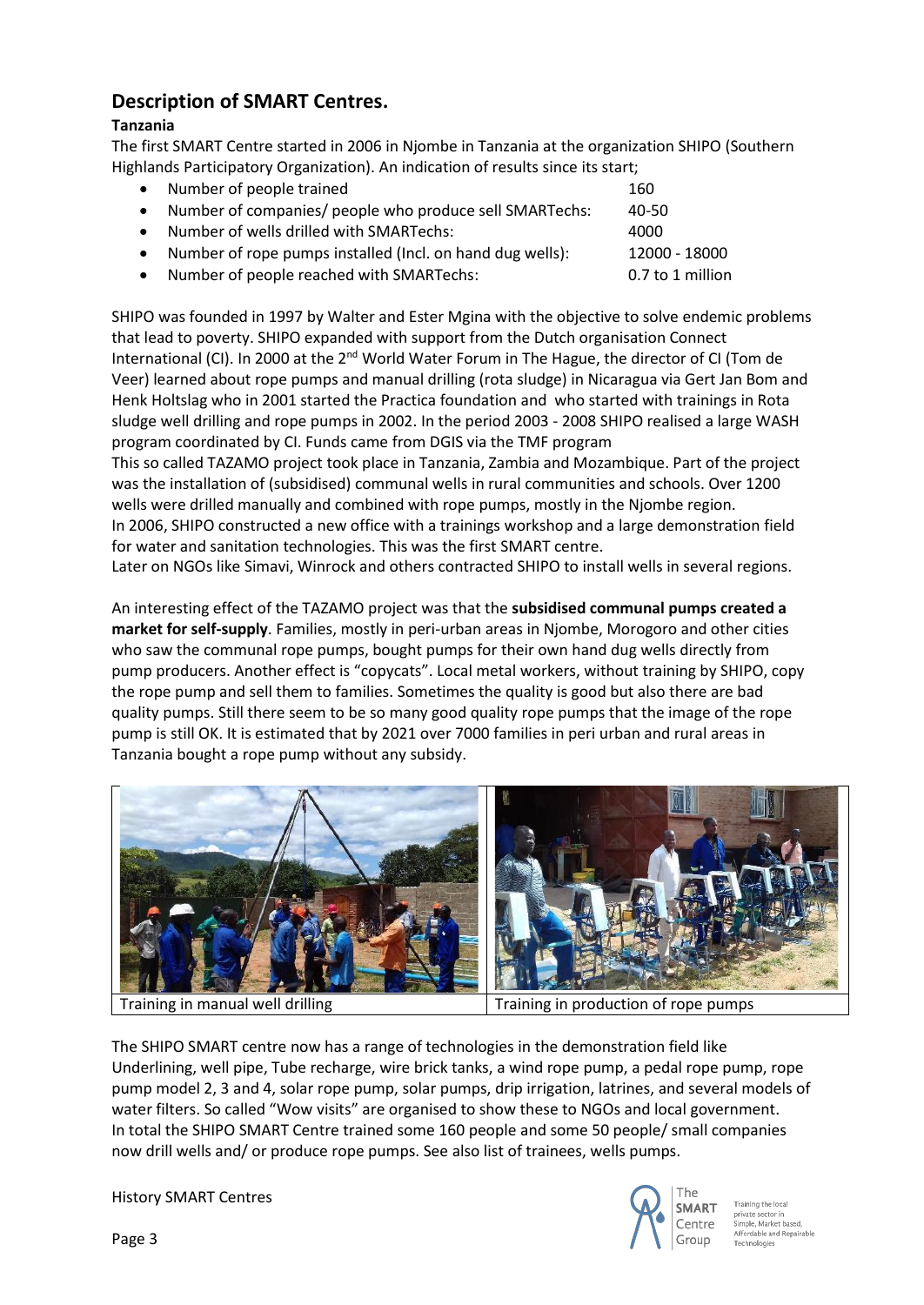One of the success stories is Laban Kaduma. When he was trained in 2003 he was a plumber who had a bike. Now he has a car and his company Uvinjo employs 5 to 15 people depending on the season. They have drilled some 2000 wells and produced some 2500 rope pumps.

#### **Nicaragua**

A SMART Centre "avant la letre" started in 1991 in Nicaragua" after a DGIS / SNV project with windmills for irrigation with a production capacity of 200 windmills per year. The project failed completely. After 4 years a total of 17 windmills were produced and production of windmills stopped as soon as the funding stopped. In short reasons were that the windmills had many imported parts and were complicated to produce, install and maintain. With a cost of 4000 USD they were very expensive for medium scale farmers. With the lessons learned, the technical advisor in this project (Henk Holtslag) and local colleagues went on after this project, started the company Aerobombas de mecate (AMEC) and went on with the rope pump that was already promoted, for instance in a SNV program. This pump had 100% local materials and with 100US\$ was affordable. AMEC developed the galvanised model rope pump but also other rope pump models powered by pedals, horse, engines and wind. They assisted local technicians and companies in producing rope pumps and the local production of ceramic pot filters with Potters for peace. In 1997 they introduced the **rota sludge drilling** from India via the Practica foundation. All technologies were installed on the Demo site at premises of AMEC in Managua. Also due to the company BOMESA, the rope pump became a success and by 2005 there were some 10 small and larger companies producing these pumps. It became a national standard pump for rural water supply and by 2005 an estimated 70.000 pumps were installed both on subsidised rural communal wells and boreholes to 50 m deep but mostly for partly or complete self-supply for peri urban families, farmers and rural families.

NB. Henk Holtslag was in Nicaragua from 1987 to 1998 and still visits Nicaragua every 2 years. In 1998 he returned to the Netherlands and from there started to transfer SMARTechs to Africa via short missions and via organizations like Pumping is life (Ghana), Practica, DAPP, ADPP, Winrock and MetaMeta (Tanzania, Zambia, Mozambique, Malawi, Angola and India), via WaterAid (Sierra Leone), and via MWA and IOM (Ethiopia)

## **SMART Centre Malawi**

The SMART Centre here started in 2012. An indication of results since its start;

| $\bullet$ | People trained                               | 100-120   |
|-----------|----------------------------------------------|-----------|
|           | • Companies/ people now producing SMARTechs: | 30-40     |
|           | • Wells drilled with SMARTechs:              | 800-1000  |
| $\bullet$ | Rope pumps produced:                         | 1200-1500 |
| $\bullet$ | People reached with SMARTechs:               | >100.000  |

The centre in Malawi started after a visit of a group of people from Malawi guided by Jim McGill, the WASH advisor of the Development Department of the CCAP (SOLDEV), a large faith based organisation in Malawi. The centre started at the University of Mzuzu and among others was supported with funds for a training centre from UNICEF, supported by John Pinfold, a strong promotor of self-supply. Due to different visions, the SMART Centre moved to the premises of Wells for Zoe in 2014 and build up a large demonstration site with some 20 SMARTechs including options like the Afridev, Canzee and Mark 5 pumps. Since 2013 there have been yearly training courses for drillers and pump producers with trainers like Laban Kaduma, the master driller from Tanzania. In cooperation with the SMART Centre Group, a SMART Symposium was organised in 2018 where people from other SMART Centres and organisations like SKAT and local organisations discussed cooperation, lessons learned and future plans. In cooperation with the EMAS group the centre organised a training in Technologies for self-supply in 2021.

Funding for training and installation of wells and pumps came from Rotary clubs in The Netherlands, Aqua for All, other donors and local clients.

History SMART Centres



Training the local private sector in<br>Simple, Market based, Affordable and Repairable Technologies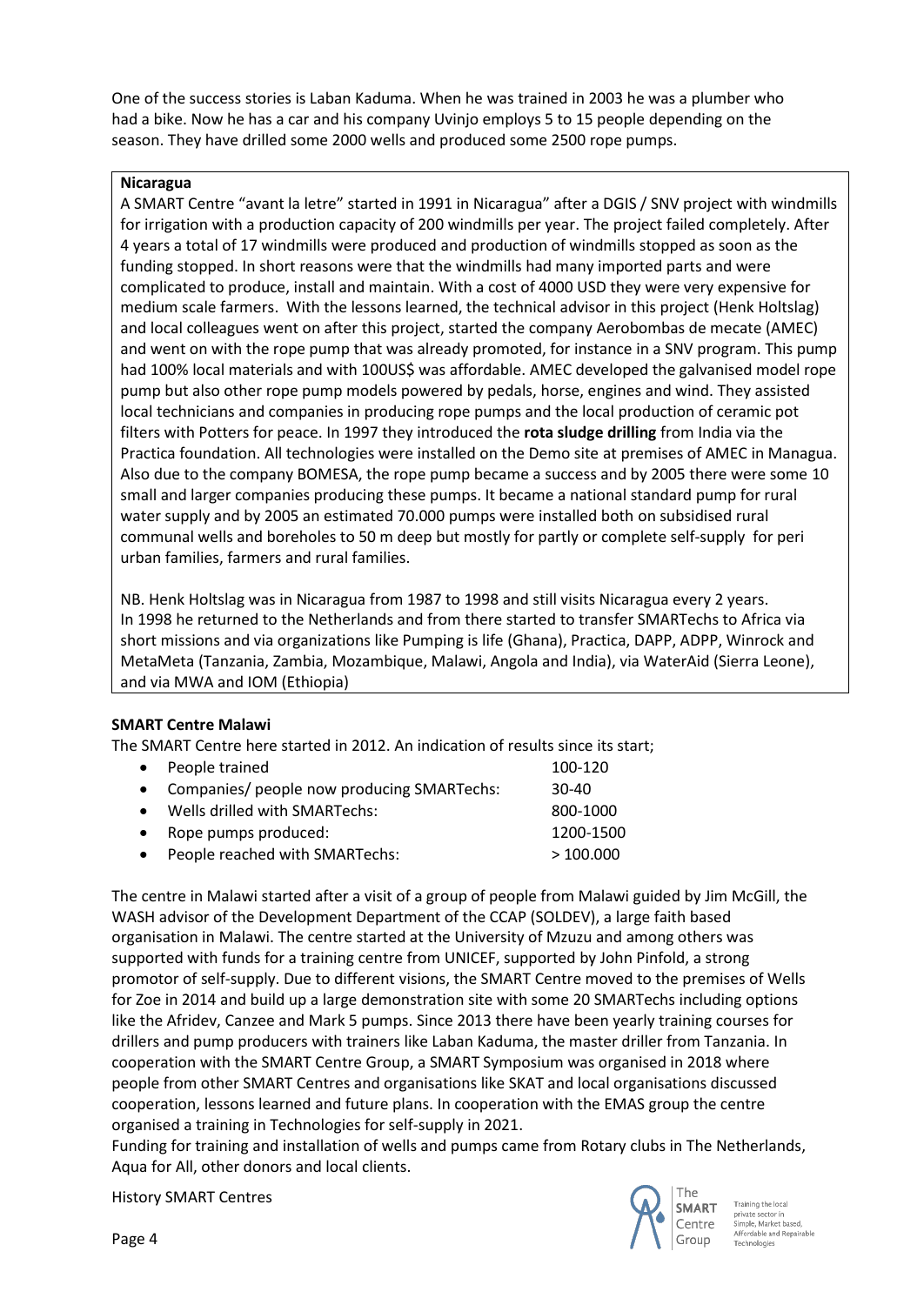#### **SMART Centre Mozambique**

The SMART Centre here started in 2014 and a rough indication of results since its start

• People trained in SMARTechs: 20 - 40 • People trained in agriculture via Farm clubs 200-300 • Wells drilled with SMARTechs: 70- 100 • Rope pumps produced: 100-150

The centre was started by mr Bachir Afonso, who was trained in 2007 in Tanzania, and who started the organisation GSB (Grupo de Sanamento de Bilibiza) together with mrs Tcheizi Mutembo. A workshop and training centre was constructed in Bilibiza, 4 hours north of Pemba, and trainings were given in SHIPO drilling, Mzuzu drilling and rope pumps but also in repairing Afridev pumps, building, latrine slabs and water filters. Other actions of GSB include improving agriculture and they train so called Farm clubs, groups of 50 lead farmers, who are trained by doing and growing crops in communal plots.

Sadly, in 2020 the buildings of the SMART centre in Bilibiza were destroyed by rebels and since than mr. Afonso and his family are missing.

GSB is going on with activities in resettling camps around Montepuez, south of Pemba, which is a safe area. Funds come from organisations like Arrakis, Rotary clubs, Aqua for All, Marie stella Maris.

#### **SMART Centre Zambia**

The SMART Centre here started in 2016 and a rough indication of results since its start

• Technicians trained in SMARTechs: 35 – 40 • Companies/ people who produce sell SMARTechs: 30 - 35 • Wells drilled with SHIPO drill >400 • Rope pumps produced:  $>460$ 

The centre was started by the organisation Jacana managed by Rik Haanen and his wife Dinie Nijsen. Both worked around 2008 as managers of the SHIPO SMART Centre in Tanzania. After experiences with less effective projects in India, Kenya and Zambia, they decided to do it different and started the organisation Jacana in Chipata in East Zambia. The Jacana SMART Centre has a strict selection of people to be trained and mainly install pumps with Family Based Management, so the well is installed at premises of 1 family who owns the well. Experience is that families with a wells serve an average of 50 other people who often get the water for free or pay in kind.

So **"Family owned pumps serve small communities"**. The installation of 310 subsidised wells/ pumps in so called "Show case areas" created a market for self-supply and already 130 families paid wells and or pump 100% themselves. Besides technical skills, Jacana has a focus on the training in Business skills and gives long term coaching to businesses. A result of the actions of Jacana is that drillers are member of a drilling group and recognised by the national WARMA (Water Resources Management Authority).

Fund for Jacana are from Aqua for All, Marie Stella Maris, Transform International, Rotaries ao.

#### **SMART Centre Ethiopia**

The SMART Centre here started in 2017 A rough indication of results since its start

- Technicians trained by the centre in drilling and pumps 20
- Companies/people who produce/ sell rope pumps 10-20\*
- Total number of rope pumps produced in Ethiopia 20.000-25.000\*

The SMART Centre here is hosted by EWTI (Ethiopian Water Technology Institute) which is part of the Ministry of Water. The centre started after a national event on self-supply organised by Aqua for All in Addis Abeba.

History SMART Centres



private sector in<br>Simple, Market based, Affordable and Repairable Technologies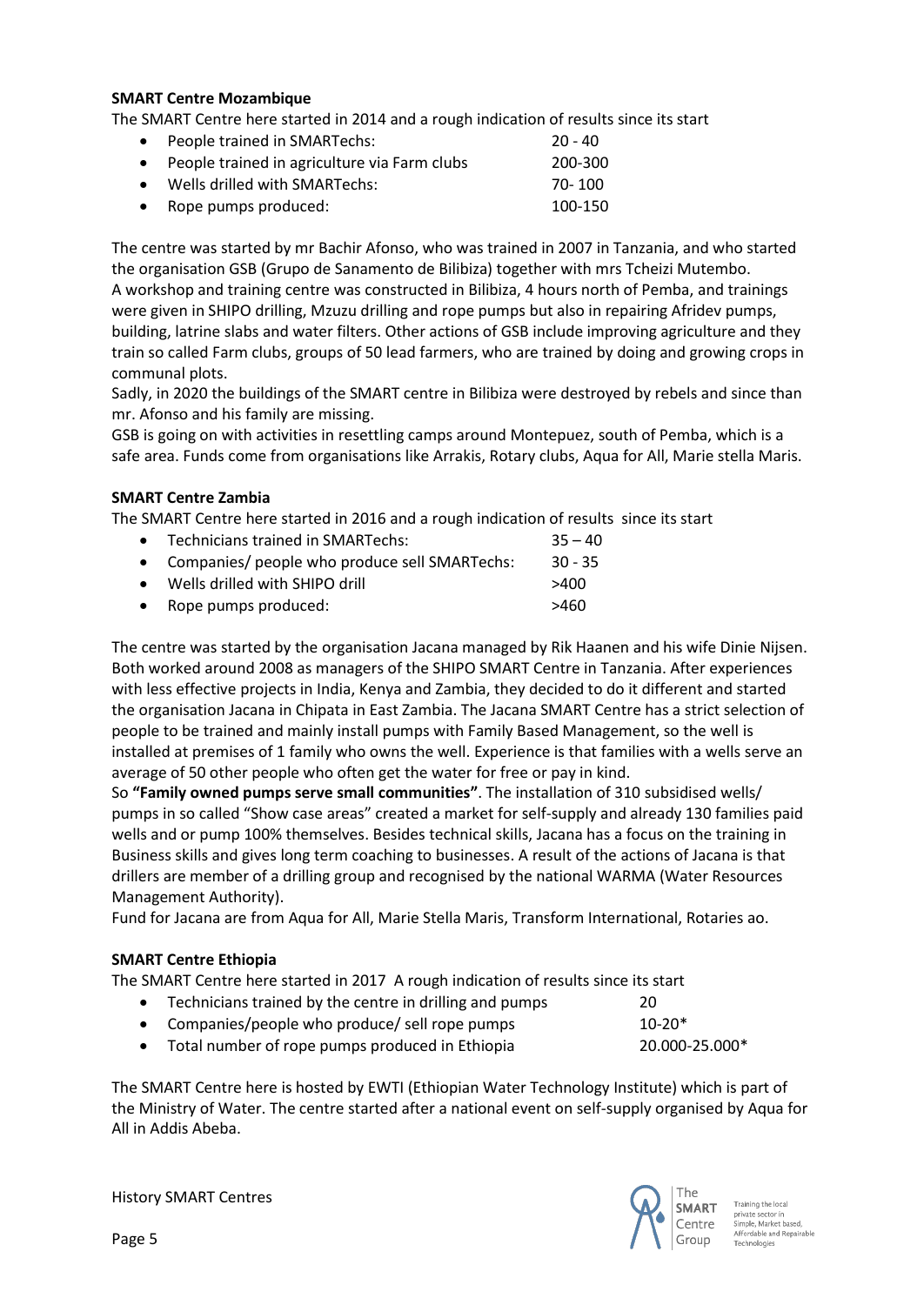The EWTI SMART Centre is still in development and a few trainings took place among others in 2018 for IOM. Scaling self-supply is part of the national policy to reach SDG6 in rural areas. EWTI is head of a Task group for self-supply so may have an important role in the future.

On a demonstration field a range of options are installed and often people of NGOs en Government visit this demo field. Funds until now come from EWTI itself and the SMART Centre Group.

\* The high number of rope pumps produced is not a result of the actual SMART Centre but started in around 2006. Than organisations like IDE, JICA and WaterAid with technical support of the Practica foundation introduced a AMEC rope pump model in Ethiopia. Local metal workshops were trained in production and the pump became so popular that untrained workshops also started to produce and sell the pumps. By 2012 there were some 10.000 rope pumps produced and mostly given away. (Mekonta 2014). Part of the pumps and /or installation was of poor quality resulting water to leak back in the well, causing recontamination. In 2013 the government of Ethiopia decided to improve and standardize the Rope pump and did so with support from JICA and MetaMeta.

In 2014 local government in Amhara ordered 10.000 rope pumps for self-supply. However part of these pumps are still in stores since the demand for full self-supply was never created and pumps are still relatively expensive for poor families. Another problem was that initially the program did not include training in good quality well covers. This has lateron improved with support of JICA. A national policy now is to assist in the goal "water for all" in rural areas by upscaling of self-supply and the rope pump is seen as one of the tools to reach this goal

#### **SMART Centre Nicaragua**

The SMART Centre here started in 2018 with support of the organisation WaterAid and a rough indication of results since its start

| • Technicians trained in SMARTechs incl. sanitation: | 100               |
|------------------------------------------------------|-------------------|
| • Companies/ people who produce sell SMARTechs:      | $10-20*$          |
| • Rope pumps produced                                | 70.000 - 100.000* |

The centre was initially under auspices of the organization WaterAid and Joshua Briemberg who in cooperation with AMEC started this centre outside Managua. Besides water there is a focus on sanitation marketing and emphasis on supply chains and delivery models. The centre has a range of SMARTechs on display and organizes trainings for NGOs and Government.

There is cooperation with the Nicaragua Water and Sanitation Network (RASNIC). They also introduced the multi-stakeholder Technology Applicability Framework TAF in Nicaragua.

\*The high number of rope pumps produced is not a result of the actual SMART centre but started in 1990 as described above. Via local companies like BOMESA, taller Electro mecanico, AMEC and some 7 smaller companies an estimated 70,000 rope pumps were installed by 2005. AMEC who started in 1991, developed the galvanized rope pump model but also rope pumps powered by pedals, horses, engines and wind.

The shift from imported piston pumps to rope pumps increased rural water supply by 23 % in the period 1995 to 2005, much faster than countries that applied imported hand pumps (Alberts 2003). Users do the maintenance and over 90% of the Rope pumps remain in operation (IRC 1995). The rope pump was adopted as the standard hand pump by the government. About 80% of the rope pumps in Nicaragua are used by one or a few families. An extensive survey at 4600 rural families indicated that a well for farm families increased incomes by an average of 33% and a (rope) pump on the well again increased annual incomes on average of 225 US\$ as compared with families without a pump on a well. (Zee. 2002). This is explained by the fact that a well is time saving for women and a pump is faster than a bucket and can provide water for gardening, animals and increased hygiene so reduced health related cost.

History SMART Centres



private sector in<br>Simple, Market based, Affordable and Repairable Technologies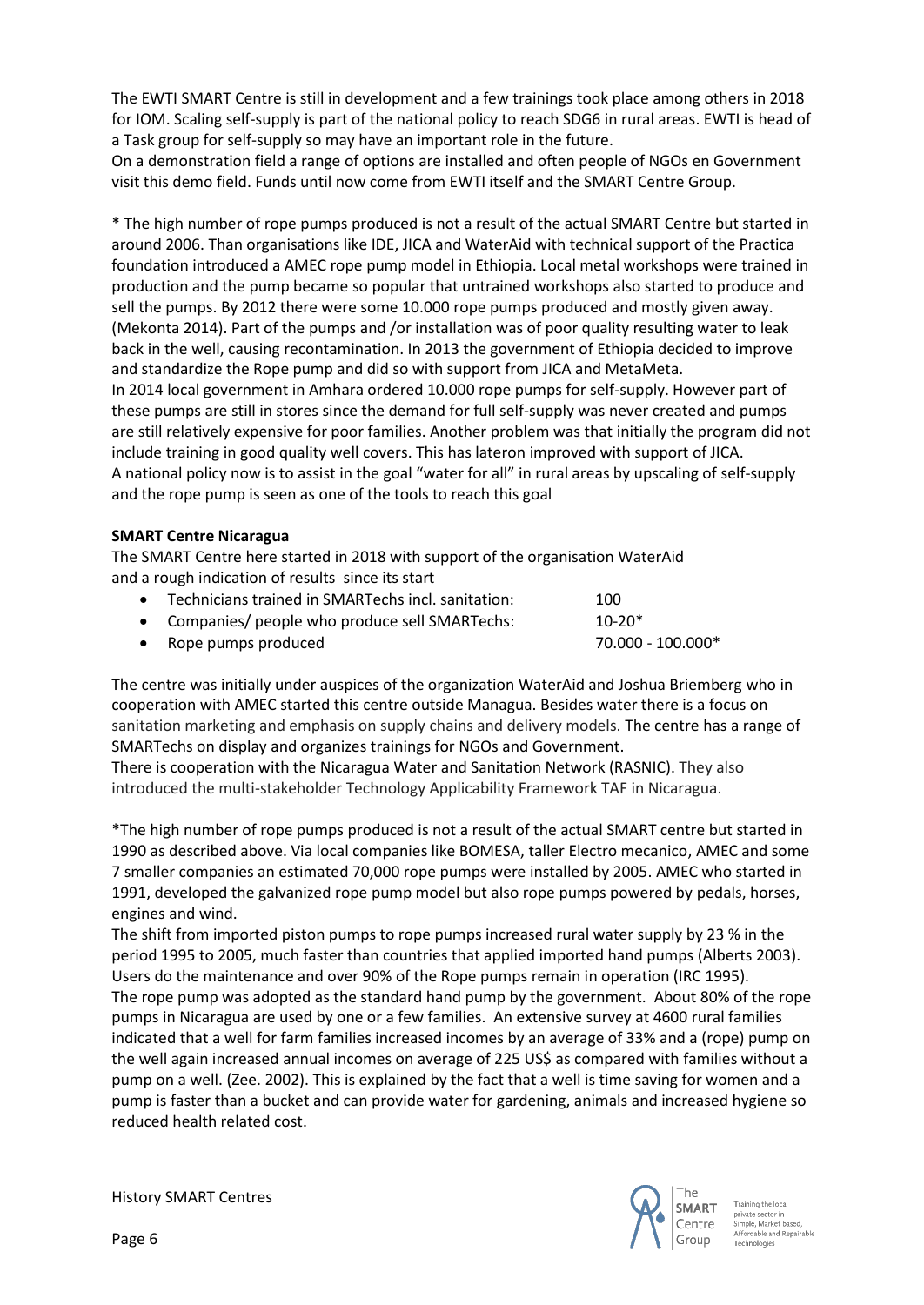#### **SMART Centre Ghana**

This centre here is hosted by the organisation Pumping is Life (PIL) and started as a SMART Centre in 2020. Effects of PIL include;

|           | Number of technicians trained in drilling and rope pumps         | 10         |
|-----------|------------------------------------------------------------------|------------|
| $\bullet$ | Number of companies drilling wells, producing rope pumps via PIL | -3.        |
| $\bullet$ | Number of rope wells drilled and pumps produced via PIL          | 350        |
|           | Number of companies producing rope pumps via others              | $3 - 5$    |
|           | • Total number of rope pumps in Ghana.                           | 3500-4000* |

The host organisation, exist since 2000 when they started with the improved rope pump model from Nicaragua. In 1999 the rope pump was introduced by BOMESA from Nicaragua but 80% of the 200 pumps installed did not function anymore after 1 year. Reasons where lack of funds for long term follow up, errors in installation and lack of maintenance.

The Pump introduced by PIL was a better quality with a galvanised pump structure and over 400 pumps were installed on manual drilled boreholes. \* The large number of rope pumps was installed via the Victoria foundation from the Netherlands (Jan Mons). He trained local welders in a short based rope pump model for hand dug wells and over 3500 were installed in northern Ghana and Togo. Pumping is life is now very active in installing solar pumps. Funds for PIL come from Rotary clubs in Netherlands, ICCO and others

## **SMART Centre South Sudan**

The SMART Centre here started in 2018 and an indication of results since its start

• Number of drillers, technicians trained in SMARTechs 12

• Number of companies/people who produce sell SMARTechs: 1

The centre was started by Mr Jim McGill who was manager of the SMART Centre in Malawi. The opening of the centre was done by the minister of water mr Peter Mahal who stressed the need for building local capacity and need for low cost water and sanitation options for the rural areas The centre had many challenges and it took 3 attempts before it found its current location. There are internal problems in the host organization (PRDA). Another limitation is that in the area of Juba it is difficult to drill wells with manual tools due to the hard rock layers. There are ideas to shift the centre from Juba to Wau where drilling is easier. Funds come from the Presbyterian church and other small donors

## **SMART Centre Niger**

The SMART Centre here started in 2019 and an indication of results since its start

| $\bullet$ | Women trained in hand wash tools (dip tap, Wash bottles);  | 120      |
|-----------|------------------------------------------------------------|----------|
| $\bullet$ | Welders trained in wash stations and Mzuzu drill           | 10       |
| $\bullet$ | Masons trained in Sanitation platforms                     | 10       |
|           | • Rope pumps produced in Niger by companies trained before | 400-600* |
|           |                                                            |          |

The centre was started by Mr Jim McGill who was manager of the SMART Centre in Malawi. The SMART centre has had limitations due to problems with jihadists; for instance travelling outside Niamey is not allowed. The Centre builds on experiences in Niger with manual drilling by organizations like EnterpriseWorks/VITA, and the Lutheran World Relief.

In the period between 1996 to 2008 over 16.000 wells were drilled manually in the area of Galmi for small scale irrigation. The large number of rope pumps were produced by companies trained in the years 2010 by organization Winrock. The SMART centre now has a focus on sanitation and options for pit emptying, introducing the Gulper, Rammer, and Sludge Digger.

The centre intends to start up a Sahel development hub in cooperation with other organizations Funds for the centre come from the Presbyterian Church (USA), individuals, Wilde Ganzen Netherlands and others.

History SMART Centres



private sector in<br>Simple, Market based, Affordable and Repairable Technologies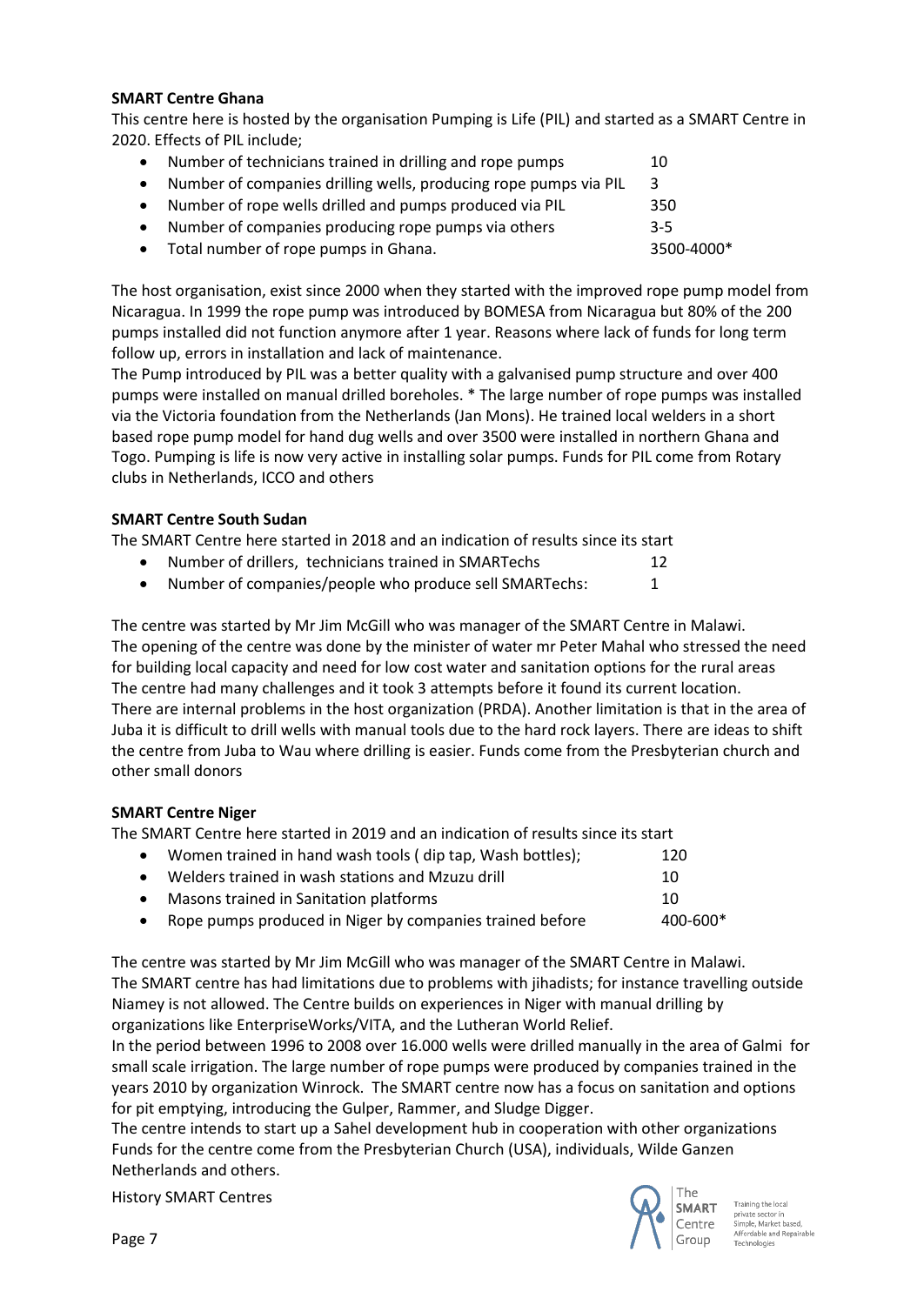#### **SMART Centre Kenya**

The centre started after the director of ACK participated in the SMART Symposium in Malawi. The technician of ACK participated in the Training on self-supply technologies in 2021. In May 2022 there will be a similar training at ACK which probably will scale up activities

## **Date; 5-05-2022**

## **Authors**

Reinier Veldman, Coordinator SMART Centre Group [rveldman@metameta.nl](mailto:rveldman@metameta.nl) Henk Holtslag, Technical advisor [henkholtslag49@gmail.com](mailto:henkholtslag49@gmail.com) Websites: [www.smartcentregroup.com](http://www.smartcentregroup.com/)

[www.metameta.nl](http://www.metameta.nl/)

## **References**

- IRC 1995. Evaluation report . Nicaragua experiences with the rope pump [https://www.ircwash.org/resources/evaluation-report-nicaraguan-experiences-rope-pump](https://www.ircwash.org/resources/evaluation-report-nicaraguan-experiences-rope-pump-final-)[final-](https://www.ircwash.org/resources/evaluation-report-nicaraguan-experiences-rope-pump-final-)
- J.J. van der Zee, A. Fajardo Reina, H. Holtslag, 2002. The Impact of Farm Water Supply on Smallholder Income and Poverty Alleviation along the Pacific Coast of Nicaragua, [https://www.ircwash.org/resources/raising-rural-incomes-low-cost-water-technologies](https://www.ircwash.org/resources/raising-rural-incomes-low-cost-water-technologies-paper-presented-simi-workshop-global)[paper-presented-simi-workshop-global](https://www.ircwash.org/resources/raising-rural-incomes-low-cost-water-technologies-paper-presented-simi-workshop-global)
- J.H. Alberts and J.J. van der Zee. 2003. A Multi-sectoral Approach to Sustainable Water Supply: The Role of the Rope Handpump in Nicaragua, (International Symposium on Water, Poverty and Productive Uses of Water at the Household Level, Muldersdrift, South Africa, Jan. 2003)<https://www.musgroup.net/sites/default/files/phpLPMx9N.pdf>



Training the local private sector in<br>Simple, Market based, Affordable and Repairable Technologies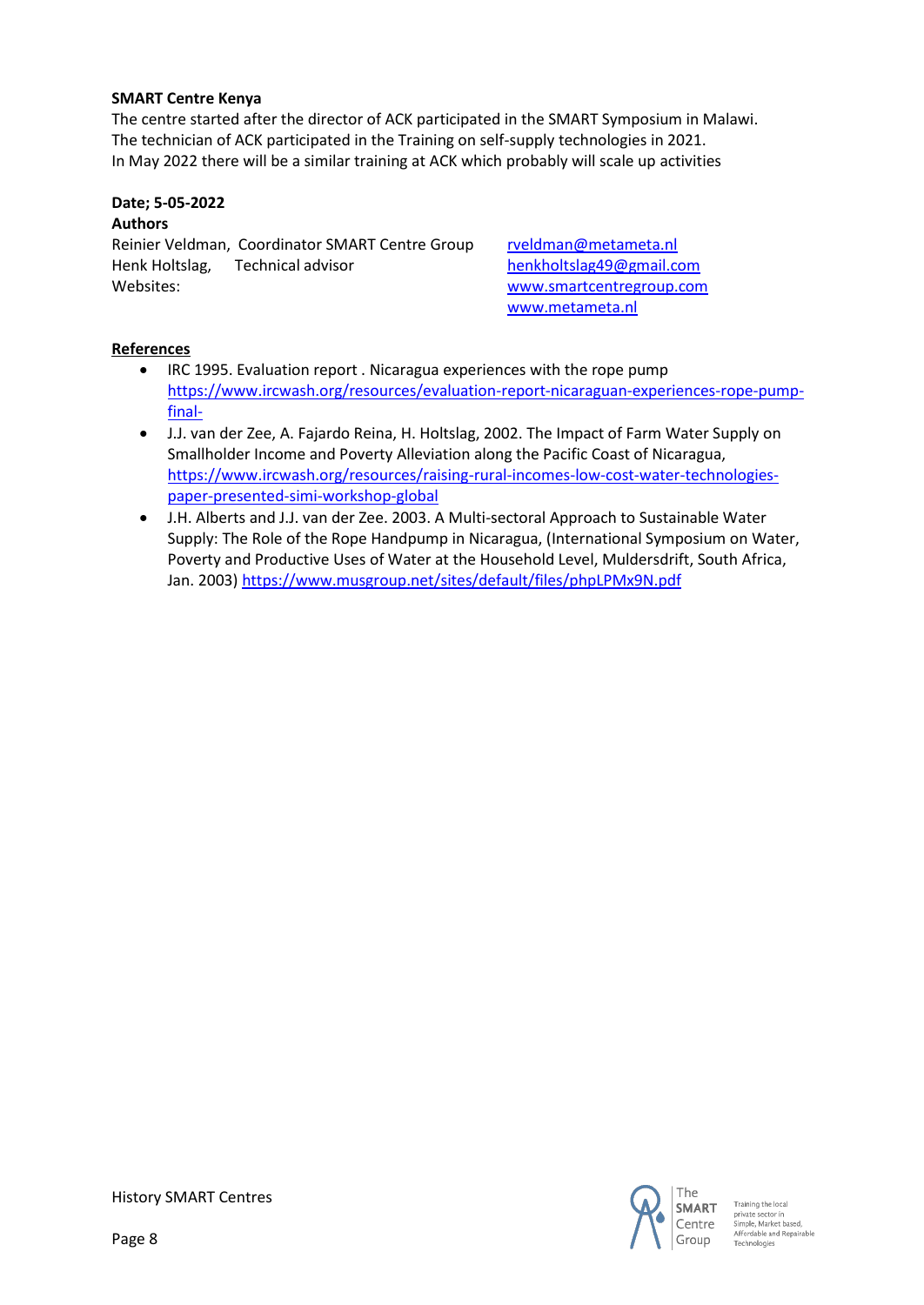## **Information on Centres**

#### **Tanzania – SHIPO SMART Centre**

Address: Njombe Host organisation; SHIPO Start Centre: 2006 Number of people; 2 Manager: Leire Diez Larrea;<br>E-mail leire @shipo-tz.or [leire@shipo-tz.org](mailto:leire@shipo-tz.org) Tel; +34 676 03 62 46 Website: [www.smartcentretanzania.or.tz](http://www.smartcentretanzania.or.tz/) Social Media:

[https://www.instagram.com/shipo\\_tanzania/](https://www.instagram.com/shipo_tanzania/) <https://www.facebook.com/shipotanzania/>

#### **Malawi – CCAP SMART Centre**

| Address;                                     | Mzuzu                     |
|----------------------------------------------|---------------------------|
| Host organisation;                           | CCAP, Development Dept.   |
| Start of centre:                             | 2012                      |
| Number of people;                            | $2 + 5$ part-time         |
| Manager:                                     | James Mhango              |
| F-mail:                                      | jamemhango@gmail.com      |
| Tel;                                         | +265993845045             |
| Website;                                     | www.smartcentremalawi.com |
| Social Media;                                |                           |
| https://www.instagram.com/smartcentremalawi/ |                           |

<https://www.facebook.com/SMART.Centre.Mzuzu/>

#### **Mozambique - GSB SMART Centre**

| Address:                               | Bilibiza, Cabo del Gado,      |
|----------------------------------------|-------------------------------|
|                                        |                               |
| Host org.                              | Grupo de Sanamento de         |
|                                        | Bilibiza (GSB)                |
| <b>Start of Centre:</b>                | 2012 (the training centre was |
|                                        | destroyed in 2020 by attacks) |
| Number of people;                      | 4                             |
| Manager:                               | Tcheizi Mutemba               |
|                                        | tcheizi.mutemba@gmail.com     |
| Website: www.smartcentremozambique.com |                               |

#### **Zambia – Jacana SMART Centre**

Locations; 3 centres. Chipata, Lundazi, Petauke Host organisation; Jacana Start of Centre: 2016 Number of people; 6 Manager: Rik Haanen E-mail [rik.haanen@jacana.help](mailto:rik.haanen@jacana.help)<br>Tel: +260 96 7586588 +260 96 7586588 Website: [www.smartcentrezambia.com](http://www.smartcentrezambia.com/) Social Media: <https://www.youtube.com/c/JacanaHelp> https://www.facebook.com/jacana.help? rdc=1& rdr











Training the local<br>private sector in<br>Simple, Market based, Affordable and Repairable Technologies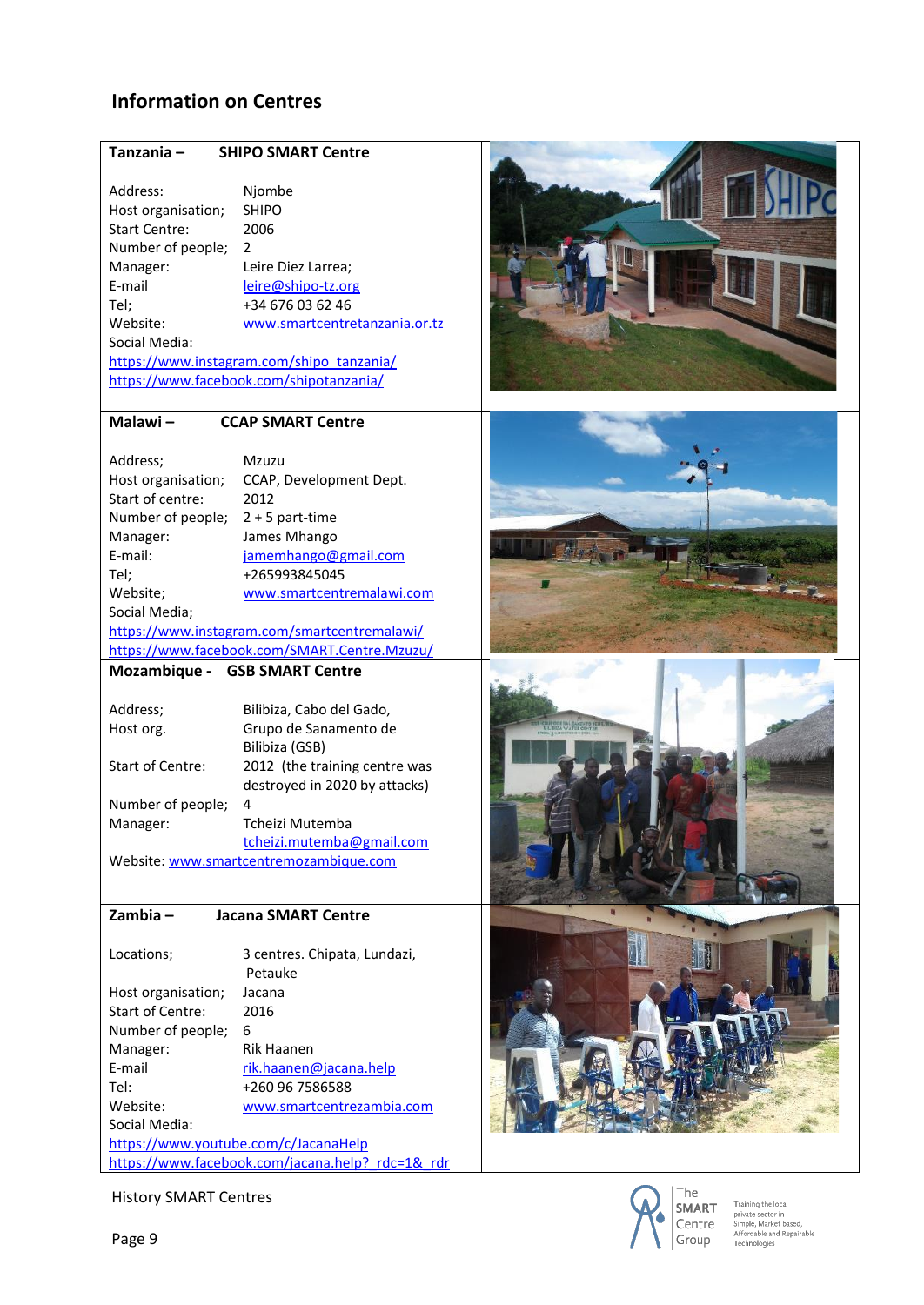## **South Sudan - PRDA SMART Centre (starting)**

| Location;          | Juba                      |
|--------------------|---------------------------|
| Host organisation; | PRDA                      |
| Start of centre:   | 2019                      |
| Number of people;  | 1                         |
| Manager:           | Jim McGill,               |
| E-mail             | mcgillwatsan@gmail.com    |
| Tel:               | +227 92 47 80 30          |
| Website:           | <b>Under Construction</b> |

## **Niger; EERN SMART Centre**

| Location;                | Niamey                     |
|--------------------------|----------------------------|
| Host organisation.       | Eglise Evangelique de la   |
|                          | Republique du Niger (EERN) |
| Start of centre:         | 2020                       |
| Number of people;        | $3 + 2$ part time          |
| Manager:                 | Jim McGill,                |
| E-mail:                  | mcgillwatsan@gmail.com     |
| Tel:<br>+227 92 47 80 30 |                            |

## **Ghana; PIL SMART Centre**

| Location;          | Wale Wale                                   |
|--------------------|---------------------------------------------|
| Host organisation; | Pumping is life                             |
| Start of centre:   | 2020                                        |
| Number of people;  | $2 + 4$ part time                           |
| Manager:           | Yussif Abdul-Rahaman                        |
| E-mail:            | yussif.abdul@gmail.com                      |
| Tel:               | +233541299790                               |
|                    | Website; https://www.pumpingislifewash.org/ |

#### **Nicaragua; SMART Centre**

| Location;          | Managua                                       |
|--------------------|-----------------------------------------------|
| Host organisation; |                                               |
| Start of centre:   | 2019                                          |
| Number of people;  | 2                                             |
| Manager:           | Joshua Briemberg                              |
| E-mail:            | jdbriemberg@gmail.com                         |
| Tel:               | +50588370770                                  |
| Website:           |                                               |
|                    | https://www.wateraid.org/us/story/SMARTCenter |











Training the local<br>private sector in<br>Simple, Market based,<br>Affordable and Repairable<br>Technologies